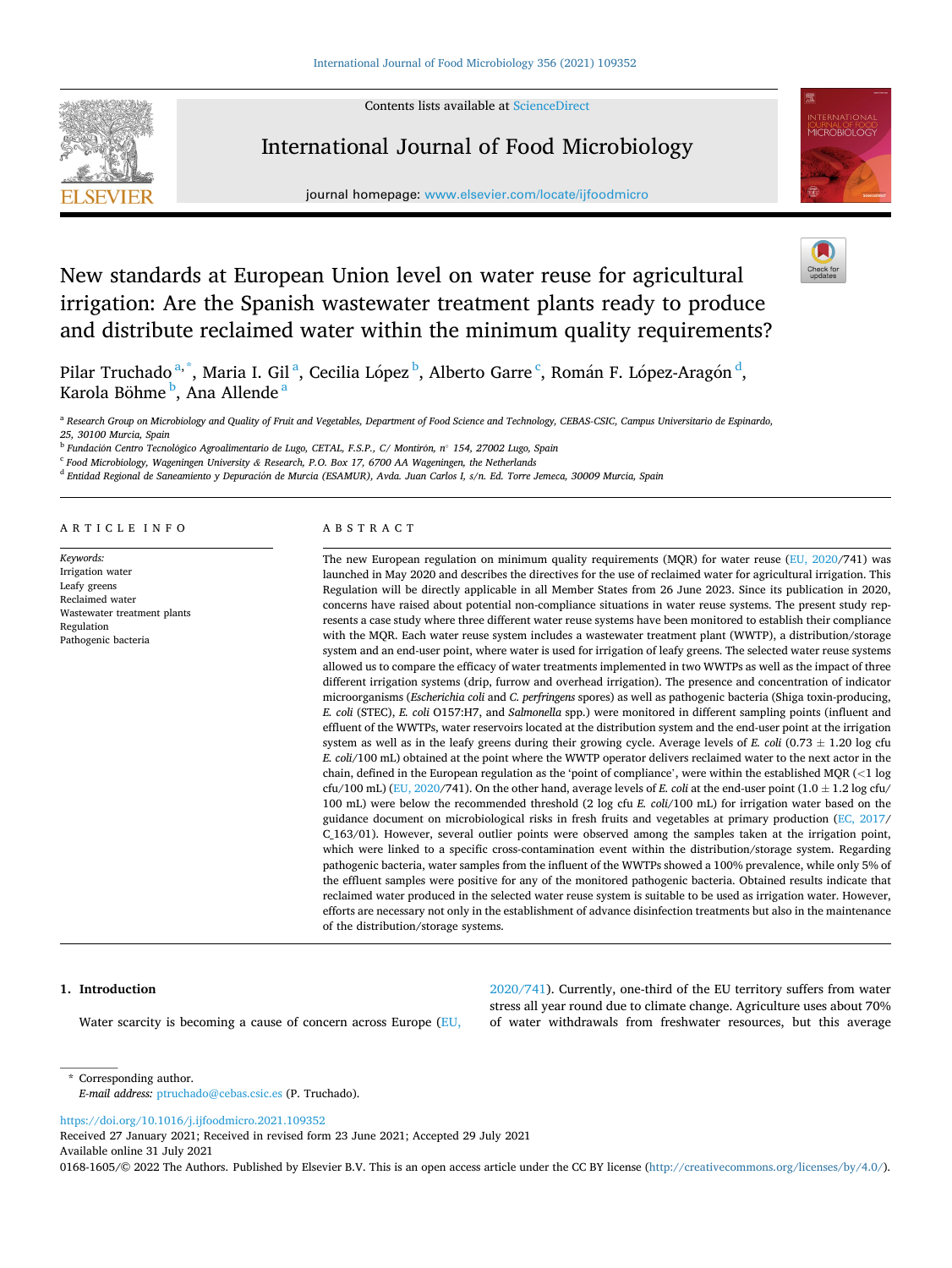<span id="page-1-0"></span>

**Fig. 1.** Description of the water reuse systems included in the study. The water reuse system consisted in two WWTPs, one or two water reservoirs and an irrigation system. A total of 5/6 sampling points were included for each water reuse system.

represents even more in some areas. Water reuse is defined as the use of treated wastewater for beneficial use [\(Alcalde-Sanz and Gawlik, 2017](#page-7-0)). The European Commission promotes an integrated water management approach, in which treated wastewater from urban wastewater treatment plants (WWTPs) can represent an alternative water source to alleviate the demand for irrigation water. Thus, water reclamation and reuse for agriculture irrigation are priority innovation practices [\(EU,](#page-8-0)  [2020/741\)](#page-8-0). However, the potential use of reclaimed water has remained mostly unexploited in the EU (Sánchez-Cerdà et al., 2020). Different factors have been highlighted as potential drawbacks, including 1) water reuse cost; 2) a general public distrust related to human health risks, and 3) the lack of harmonization in the regulatory framework to manage health and environmental risks related to water reuse at the EU level [\(Alcalde-Sanz and Gawlik, 2017](#page-7-0)). Several EU Member States (MS), including Cyprus, Greece, France, Italy, Portugal, and Spain had previous standards on water reuse in place [\(EU, 2018](#page-8-0)). However, a common legal framework was necessary to avoid the lack of harmony among the existing standards of different MS, because it could create trade barriers across Europe for agricultural goods irrigated with reclaimed water and a perception among end-users that there are various safety levels for similar irrigation practices [\(Drewes et al., 2017](#page-8-0)). For example, the Spanish legislation on reclaimed water, which was in place since 2007 ([Real Decreto 1620/2007, 2007\)](#page-8-0), has been repealed by the new European regulation ([EU, 2020/741](#page-8-0)), which include more stringent parameters. However, the new regulation includes additional barriers, which make the established thresholds more flexible. The report elaborated by the European Committee of the Regions' Commission for the Environment, Climate Change, and Energy named "Water Reuse—Legislative Framework in EU Regions" includes a comparison of different national legislations with the new European regulation on water reuse, highlighting the differences among the cover parameters and monitoring requirements [\(EU, 2018](#page-8-0)).

Based on the new regulation, it is clear that WWTPs operators shall provide a certificate of compliance with the establish conditions to the end-users of the reclaimed water but it also mentions that other interested parties, beyond reclamation plant operators, are responsible for ensuring the quality requirements [\(EU, 2020/741](#page-8-0)). As already stated by Sánchez-Cerdà et al. (2020), the compliance point of the plant operators must be the point of delivery of the reclaimed water to the users. This means that the final user should take preventive actions to maintain the quality of the water. In an attempt to help growers to prevent microbial contamination of fruit and vegetables, the European Commission (EC) published in 2017 a guidance document to address the microbiological

risks in fresh fruit and vegetables at primary production [\(EC, 2017/](#page-8-0) C\_163/01). This guidance document includes the recommended microbiological threshold values and the frequency of monitoring for analysis of the water for indicators of faecal contamination (indicator *E. coli*) and the end-user point (where water is use for irrigation), considering the source and the intended use of agricultural water (e.g. irrigation system, fresh fruits and vegetables characteristics, intended use of fresh fruits and vegetables). The suggested values are based on scientific opinions previously published by the European Food Safety Agency (EFSA) ([EFSA, 2014\)](#page-8-0). This means that different thresholds apply at different points of the water reuse system, mostly because different approaches have been applied to the effluents and the irrigation water. In the European regulation, levels of *E. coli* lower than 1 log cfu/100 mL at the point of delivery of the reclaimed water to the users, aim to guarantee a reduction in the prevalence of pathogenic microorganisms in the reclaimed water in agreement with the tolerable burden of disease of  $10^{-6}$  Disability Adjusted Life Years (DALYs) per person per year (pppy) ([Alcalde-Sanz and Gawlik, 2017](#page-7-0)). However, the *E. coli* thresholds at the end-user point (where water is use as irrigation water) included in the guidance document of the EC are linked to the probability of finding a pathogen in the irrigation water based on the scientific evidences ([EFSA,](#page-8-0)  [2014\)](#page-8-0).

This study represents a practical example of the current situation in the South East of Spain, known as the European orchard, which represents (in economic terms) 10% of the world production of fruit and vegetables and 12% at European level and where reclaimed water represents a valuable water source ([FAOstat, 2019\)](#page-8-0). Data obtained in this study were acquired through a 2-year systematic sampling of water obtained from two WWTPs used to irrigate commercial fields producing leafy greens. Analyses of bacterial indicators and pathogens were performed in 7 growing cycles. Interpretation of the data obtained was used to determine if current practices are compatible with the new European regulation.

#### **2. Materials and methods**

## *2.1. Experimental design*

Three water reuse systems have been included in this study as it is illustrated in Fig. 1. Two different WWTPs with tertiary treatments located in Cartagena and Lorca (Murcia, Spain) were selected due to its location with respect to the crop fields, which allowed the use of the reclaimed water as irrigation water using different irrigation systems.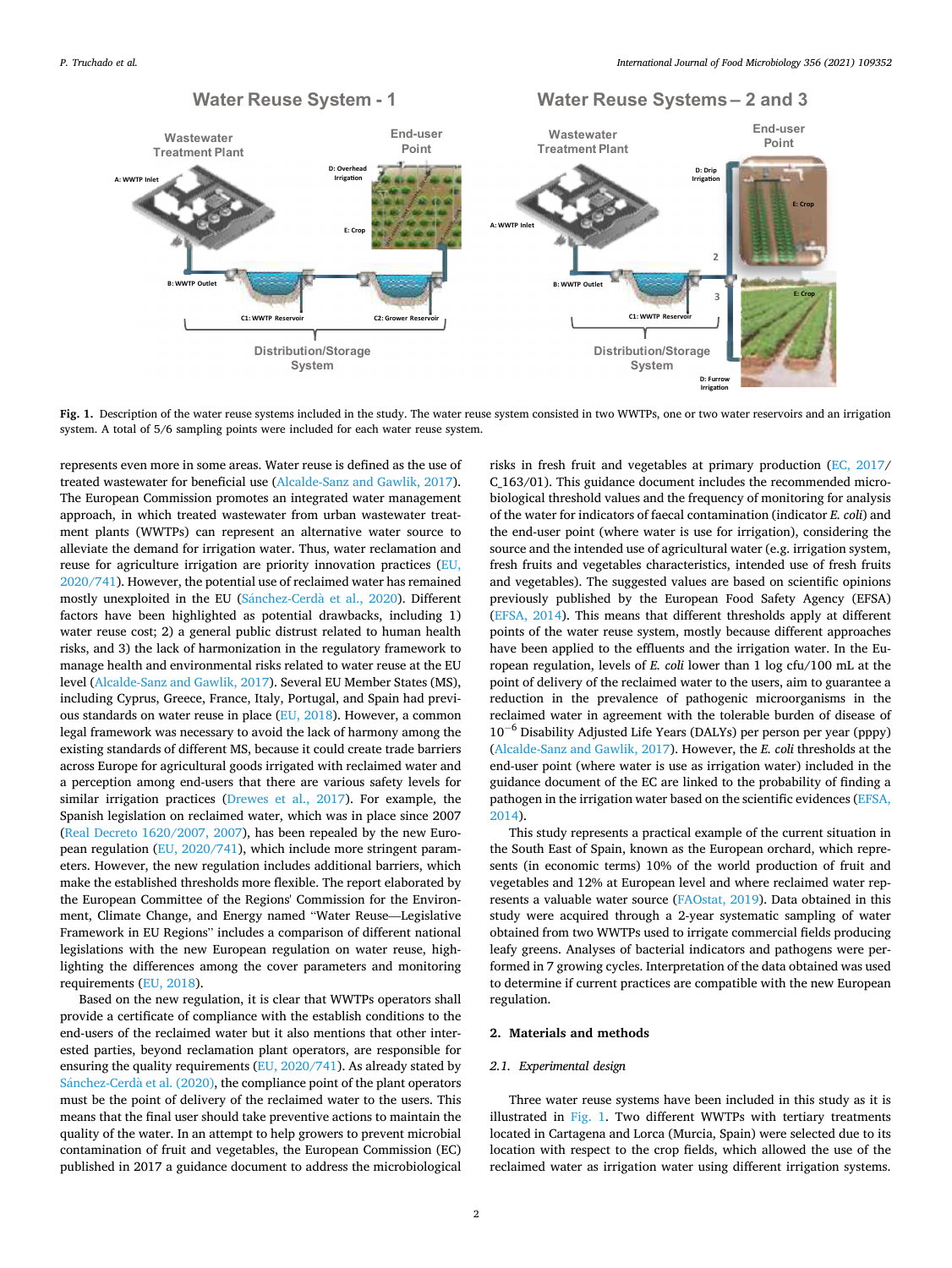The WWTP located in the Cartagena area used ultraviolet-C light as tertiary treatment (WWTP\_UV-C), while the WWTP located in the Lorca area used sodium hypochlorite as tertiary treatment (WWTP\_NaClO). The point of delivery of the WWTPs was established after the tertiary treatment. Reclaimed water was then transferred to the water reservoir, as part of the distribution/storage system. The number of water reservoirs varied between the water reuse systems as it is illustrated in [Fig. 1](#page-1-0). Three different end-user points (commercial growing fields) were included in the water reuse systems, and irrigation water was applied using different irrigation systems including drip, furrow and overhead irrigation.

# *2.2. Meteorological parameters*

For each location and growing cycle, weather parameters including solar radiation, relative humidity (RH), and temperature were acquired from the nearby climatic stations at 'Torrepacheco' (37° 44′ 51.81″ N, 0◦ 59′ 12.02′′ W) and 'Lorca' (37◦ 30′ 13.86′′ N, 1◦ 41′ 38.07′′ W), located 10 km far from the WWTPs. The climatological database of Sistema de Informacion Agraria de Murcia (SIAM) was used ([SIAM, 2019](#page-8-0)).

#### *2.3. Water sample collection*

Water sampling was performed in 4–5 different sampling points depending on the water reuse system as indicated in [Fig. 1](#page-1-0) (A: WWPT inlet; B: WWTP outlet; C1: water reservoir close to the WWTP, WWTP reservoir; C2: the water reservoir at the growing field, Grower reservoirs; D: irrigation system, Irrigation). A total of 470 water samples were obtained distributed as follows: 100 samples from A, 100 samples from B, 100 samples from C1, 75 samples from C2 and 95 samples from D. Samples were taken between 2 and 4 times along the 7 growing cycles of the leafy greens from September 2017 to March 2019. At each sampling point, 5 water samples (2 L each) were collected for microbial analyses in sterile polypropylene plastic bottles. Additionally, 10-L of water from B, C1, C2 and D were collected at each sampling day for pathogenic bacteria analyses. Water samples from the irrigation systems were collected while the leafy greens were irrigated. In the case of drip and furrow irrigation, water samples were collected at the point where the water enters the field. In the case of the overhead irrigation, water was collected directly from the sprinkler.

# *2.4. Leafy greens sample collection*

The leafy greens planted in the commercial growing fields included in this study were whole head lettuces and baby spinach leaves. As in the case of water samples, a total of 100 leafy green samples were taken along the 7 growing cycles from September 2017 to March 2019. Each sampling day, 5 leafy green samples were manually collected using scissors and following a random zig-zag pattern to cover the entire growing area. Scissors were wiped with ethanol between samples. Each sample was stored in a sterile plastic bag and transported to the lab under refrigerated conditions.

# *2.5. Culturable E. coli enumeration*

The level of culturable *E. coli* was performed in all water samples. Depending on the expected *E. coli* concentration, pour plating (1 mL), or membrane filtration (10 and 100 mL) was used. Samples were filtered through 0.45 μm membrane filters (Sartorius, Madrid, Spain) using a filter holder manifold (Millipore, Madrid, Spain). Chromocult coliform agar (Merck, Darmstadt, Germany) was used for membrane incubation and pour plating. Plates were incubated for 24 h at 37 °C before interpretation of the results. Dark blue-violet colonies were considered positives for *E. coli*.

Leafy green (25 g) samples were homogenized in 100 mL of sterile 0.2% buffered peptone water (BPW, Scharlab, Barcelona, Spain) to

quantify culturable *E. coli*. The homogenate was serially diluted, and 1 mL aliquots were pour plated using Chromocult coliform agar (Merk). Incubation of the plates and interpretation of results were performed as explained before for water samples. The limit of detection for *E. coli*  enumeration in the water samples obtained from the WWTP inlet was 3 log cfu/100 mL (1000 cfu/100 mL) while for the rest of the water samples (e.g. WWTP outlet, water reservoir and irrigation water), the limit of detection was 0 log cfu/100 mL (1 cfu/100 mL). In the case of leafy green samples, the limit of detection was 0.7 log cfu/g (5 cfu/g).

# *2.6. Detection of spores of C. perfringens spores*

*Clostridium perfringens* spores were examined following the protocol established in the UNE-EN ISO 14189: 2017 standard, using Tryptose Sulfite Cyclosserine (TSC; Oxoid, Basingstoke, UK) agar and fluorescent supplement (TSCF; Oxoid) according to the manufacturer's instructions. To enumerate the spores, aliquots (100 mL) of water samples were heated at 60 ◦C ± 2◦ for 15 min. Afterward, samples were filtered through 0.45 μm membrane filters (Sartorius) using a filter holder manifold (Millipore). The filters were placed on the TSCF agar plate. The plates were anaerobically incubated under a CO<sub>2</sub> atmosphere (Anaero-Pack® system, Oxoid.) in anaerobic jars at 44 ◦C for 24 h. After incubation, plates were examined under a UV light lamp, and black or light brown colonies were counted as positive colonies when emitted fluorescence. Results are expressed in cfu/100 mL. In all water samples, the limit of detection for *C. perfringens* spores was 0 log cfu/100 mL (1 cfu/ 100 mL).

#### *2.7. Detection of pathogenic microorganisms*

In the case of water samples from the WWTP inlet, the presence of pathogenic microorganisms was detected using selective culture media ([Truchado et al., 2018](#page-9-0)). Briefly, serial dilutions of water samples were cultured on CHROMAgar STEC, CHROMAgar O157:H7 and IBISA (Oxoid), respectively. Water samples from the WWTP inlet that show counts above the LOQ (1000 cfu/100 mL) for STEC, *E. coli* O157:H7 and *Salmonella* spp., were confirmed using selective media and latex confirmation. In the case of *Salmonella*, green colonies were picked from the IBISA plates and transferred to broth and confirmed as *Salmonella* via LATEX (Oxoid). In the case of STEC and *E. coli* O157, a single pink and mauve colony was picked from CHROMagar STEC and CHROMagar O157 plate, respectively, and confirmed by Latex Confirmation (Oxoid).

For the detection of non-O157:H7 Shiga-toxigenic *E. coli* (STEC), *E. coli* O157:H7 and *Salmonella* spp. in the water samples from WWTP outlet, WWTP reservoir, grower reservoirs and irrigation, confirmation was performed using molecular methods. In this case, 10-L samples were filtered through Modified Moore Swabs (MMS) as previously described ([Sbodio et al., 2013](#page-8-0)). The MMS were transferred aseptically into sterile stomacher plastic bags and transported to the lab in refrigerated conditions. Once in the lab, 200 mL of 20 g/L BPW (Scharlab) was added to the bags, and samples were incubated for 24 h at 37 ◦C for preenrichment. After incubation, pre-enriched samples were supplemented with 30% glycerol and maintained at − 20 ◦C until the analyses were performed. For the leafy green analyses, the homogenate previously described was supplemented with 125 mL of 20 g/L BPW (Scharlab). Samples were homogenized by massaging the stomacher bags by hand. Afterward, bags were incubated for 24 h at 37 ◦C for preenrichment. Pre-enriched samples were supplemented with 30% glycerol and maintained at − 20 ◦C until further analysis. For STEC and *E. coli*  O157:H7, 1 mL of these pre-enriched samples was enriched in 9 mL of brain heart infusion (BHI; Scharlab) broth for 4 h at 37 ◦C to resuscitate injured cells. After that, 1 mL of BHI was transferred into 9 mL of Modified Buffered Peptone Water (20 g/L) supplemented with pyruvate (mBPWp; Scharlab) and incubated for 24 h at 42 ◦C. For *Salmonella*, 1 mL of these pre-enriched samples was enriched in 9 mL of trypticase soy broth (TSBn; Scharlab) and incubated for 4 h at 37 ◦C. One mL aliquot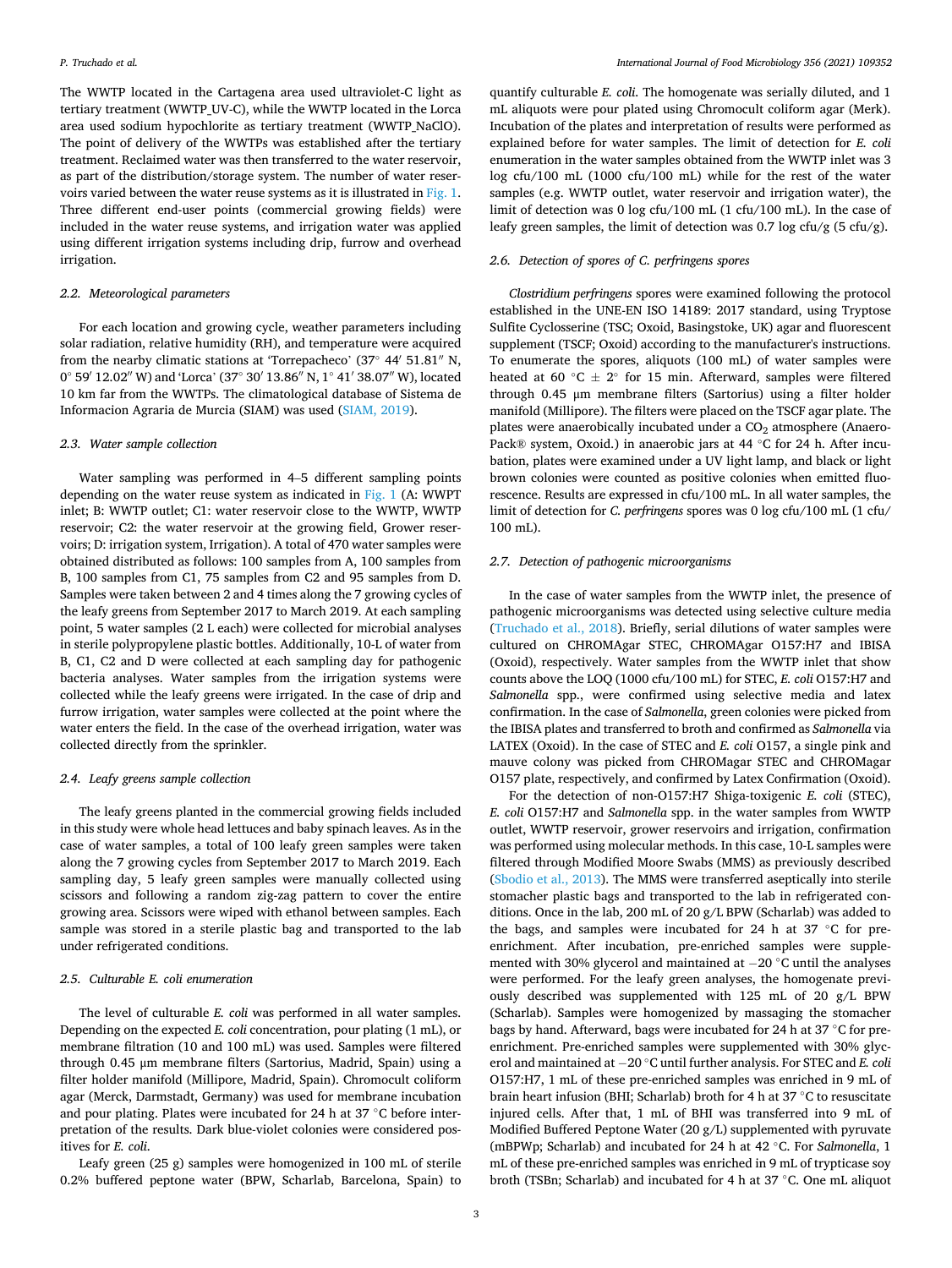#### <span id="page-3-0"></span>**Table 1**

|  |  | Spearman rank correlations between E. coli level and weather parameters in each sampling site in different sampling points of the water reuse system. |  |
|--|--|-------------------------------------------------------------------------------------------------------------------------------------------------------|--|
|  |  |                                                                                                                                                       |  |

|                           |             | Inlet    | WWTP outlet | WWTP reservoir | Grower reservoir | Irrigation | Crop      |
|---------------------------|-------------|----------|-------------|----------------|------------------|------------|-----------|
| Spray                     |             |          |             |                |                  |            |           |
| Temperature $(^{\circ}C)$ | Coefficient | $-0.275$ | $-0.136$    | 0.080          | $-0.045$         | 0.221      | $-00126*$ |
|                           | Sig         | 0.241    | 0.689       | 0.754          | 0.894            | 0.395      | 0.788     |
| Solar radiation $(W/m^2)$ | Coefficient | $-0.148$ | $-0.136$    | 0.264          | $-0.464$         | $-0.306$   | 0.198     |
|                           | Sig         | 0.533    | 0.689       | 0.289          | 0.151            | 0.232      | 0.670     |
| Relative humidity         | Coefficient | $-0.006$ | 0.391       | $-0.339$       | $-0.127$         | $-0.226**$ | 0.432     |
|                           | Sig         | 0.981    | 0.235       | 0.168          | 0.709            | 0.384      | 0.333     |

 $*$  Significant correlations at  $P < 0.05$ .<br> $*$  Significant correlations at  $P < 0.01$ .

was transferred into 9 mL of tetrathionate broth base, Hajna supplemented with 1 mL of iodine solution (TT; Scharlab), and incubated overnight at 44 ◦C. RT-PCR analyses were performed to detect the presence of STEC, *E. coli* O157:H7, and *Salmonella* spp. in water ( $n =$ 370) and leafy green samples  $(n = 100)$  using the *Salmonella-STEC* GeneDisc Pack in a Genedisc Cycler (Pall Corporation, Port Washington, USA) following manufacturer instructions. The limit of detection was estimated using DNA from *E. coli* O157:H7 (CECT 4782) and *Salmonella*  (CECT 4625). Strains were obtained from the Spanish Type Culture Collection (CECT) (Valencia, Spain). The LOD was determined based on the concentration that demonstrated a positive result at a particular dilution. The LOD values for each PCR product were 10.3 cells/μL and 182 cells/μL for pathogenic *E. coli* and *Salmonella,* respectively. The positive samples detected by GeneDisc were cultured and confirmed in selective culture media, as previously described ([Truchado et al., 2018](#page-9-0)).

# *2.8. Confirmation of presumptive isolates obtained from cultured-based methods*

A conventional polymerase chain reaction (PCR) method was performed for the confirmation of *E. coli* O157:H7 and STEC isolates, using a ProFlex™ PCR System (Applied Biosystems® thermal cycler). Strains were tested by PCR with specific primers for confirming the presence of stx1, stx2, eae, O157-rfbE and fliC-H7 genes (Table 1). The primer sequences and main PCR conditions are listed in Table 1. For each PCR, a positive (reference *E. coli* O157:H7, ATCC 43895) and a negative (sterile distilled water) controls were included. Template DNA for PCR was prepared by boiling method as described elsewhere [\(Blanco et al., 2003](#page-8-0); [Blanco et al., 2004](#page-8-0)). The PCR products were run on 2% agarose gels (SeaKem LE agarose, Lonza) in Tris–borate–EDTA (TBE) buffer (89 mM Tris, 89 mM boric acid, 2.5 mM EDTA) at 130 V for 20–40 min and visualized on a UV transilluminator (Gel Documentation System, Bio-Rad) after staining with GelRed™ Nucleic Acid Gel Stain (Biotium).

The isolated *Salmonella* strains were submitted to identification by MALDI-TOF mass spectrometry, using the Biotyper platform (Bruker Daltonics, Germany). For that the protocol recommended by the manufacture has been applied. Briefly, isolated colonies grown on tryptic soy agar have been spotted onto a target plate and overlayed by 1 μL of 70% formic acid. After drying, sample spots were overlaid with 1 μL of 10 mg/mL of α-cyano-4-hydroxycinnamic acid (HCCA) solution ([Freiwald and Sauer, 2009\)](#page-8-0). Mass spectral analysis has been carried out using a Microflex LT mass spectrometer and FlexControl V3.0 software (Bruker Daltonics, Germany). For external calibration 1 μL of a Bacterial Test Standard (*Escherichia coli* DH5α) (Bruker Daltonics, Germany) was spotted onto the same target plate. Spectra were achieved in the mass range between 2000 and 20 000 Da, applying a laser frequency of 60 Hz, an acceleration voltage of 20 kV and extraction delay time of 120 ns. Two colonies have been analyzed for every sample and identification has been carried out in duplicate by the MALDI BioTyper™ software (Bruker Daltonics, Germany). For correct species identification, confidence threshold scores above 2 are considered as high confidence identification [\(Sauer et al., 2008\)](#page-8-0).

### *2.9. Logistic regression*

Bacterial cell concentration (log cfu/100 mL) and prevalence (number of positive samples / total samples  $\times$  100) data were modelled using logistic regression. The presence/absence of each pathogen (STEC, *E. coli* O157:H7, and *Salmonella*) was examined as a dependent variable and the concentration of *E. coli* (log cfu/100 mL) as an independent variable. The logistic regression model is shown in Eq. (1), where *p*  stands for the probability of the pathogen of interest being present, *x* is the concentration of *E. coli* (in log cfu/100 mL) and  $\beta_0$  and  $\beta_1$  are the intercept and the slope coefficients.

$$
logit p = log \frac{p}{p-1} = \beta_0 + \beta_1 x \tag{1}
$$

Due to identifiability issues for the *E. coli* model, the models were fitted using Bayesian regression with slightly regularizing priors (normal distributions with mean 0 and standard deviation 10 for both the intercept and the slope of the logistic regression model). The models were fitted using the Hamiltonian Monte Carlo sampler Stan ([Carpenter](#page-8-0)  [et al., 2017\)](#page-8-0) using the interface implemented in the Rstan package [\(Stan](#page-8-0)  [Development Team, 2019\)](#page-8-0) for R version 3.6.3 ([R Core Team, 2020\)](#page-8-0).

# *2.10. Statistical analysis*

*E. coli* in water and leafy green samples were log<sub>10</sub> transformed and expressed as log cfu/100 mL or gram, respectively. Calculation and graphical representation of the median and interquartile range (IQR) of microbial counts were performed using Sigma Plot 13 Systat Software, Inc. (Addilink Software Scientific, Barcelona, Spain). Samples with the observed zero count in the enumeration analysis were substituted with the LOQ (1 cfu/100 mL) before  $log_{10}$  transformation to calculate the average levels of microorganisms in the water samples. For calculation and graphical presentation of the median IQR all microbial counts have been taken into consideration, including samples with the observed zero count, which was substituted with the LOQ. The parameter log (N/N0) was used to evaluate the reduction level, where  $N =$  number of bacteria after the disinfection treatment in WWTP and  $N_0 =$  the number of bacteria before the disinfection treatment. IBM SPSS statistics 25 was used for statistical analysis.

Except when stated otherwise, *P* values below 0.05 were considered statistically significant. The Kolmogorov-Smirnov test and Levene's test were used to assess normality and equality of variance, respectively. When normality could be assumed, an ANOVA test was carried out, and when significant differences were observed, the Tukey's HSD (Honestly Significant Difference) test was applied. When data did not follow a normal distribution, Man-Whitney and Krustal-Wallis tests were used. The Spearman correlation coefficient was calculated between *E. coli*  loads and weather parameters, including temperature (◦C), solar radiation ( $W/m<sup>2</sup>$ ), and relative humidity (%).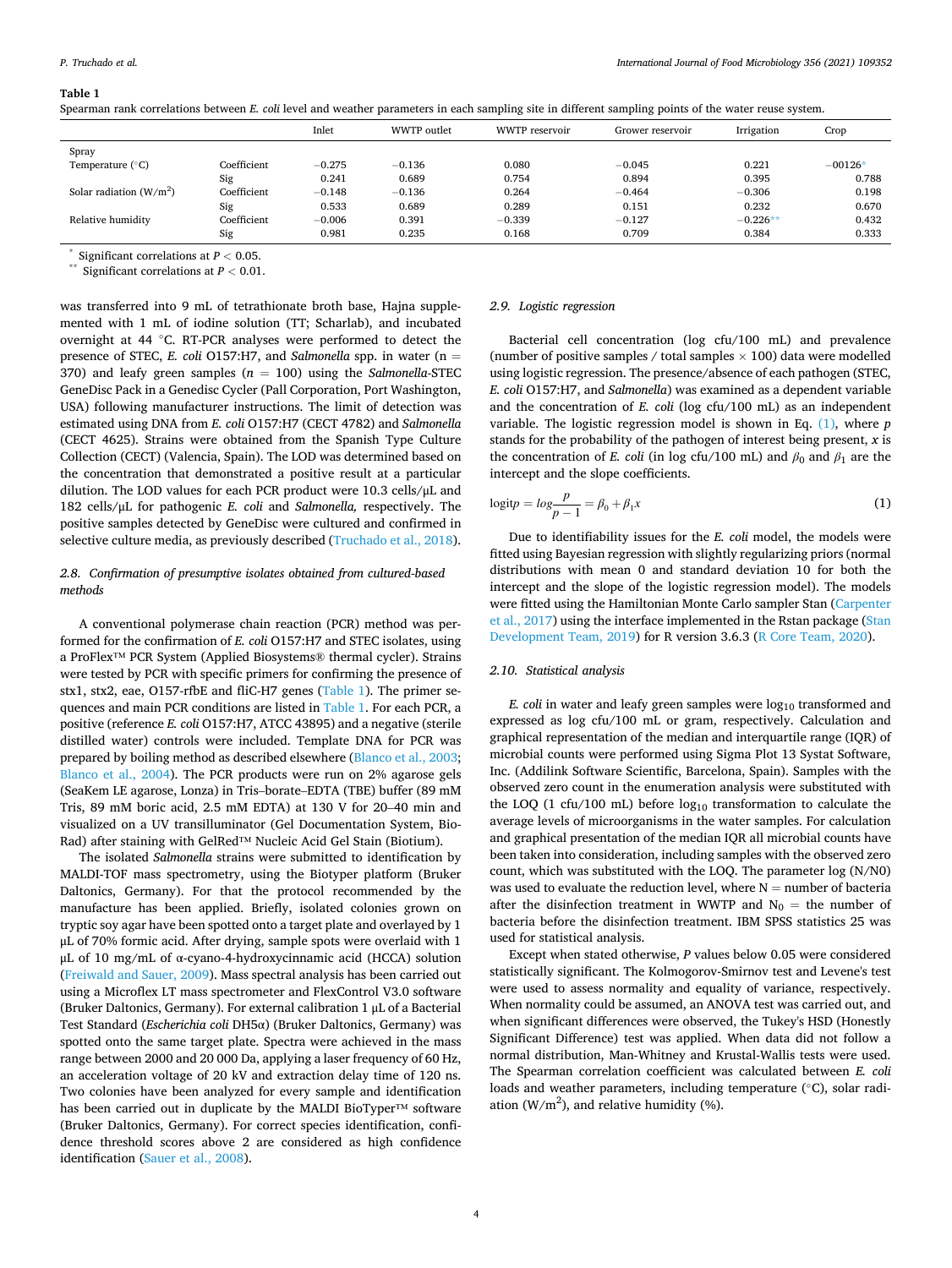<span id="page-4-0"></span>

**Fig. 2.** Levels of *E. coli* (log cfu/100 mL) in each sampling site through the water reuse system. Box plots show median concentrations (log cfu/100 mL or g) with the 25th and 75th percentile values of *E. coli*. The percentage indicates the presence of *E. coli* in each sample. Box plots labelled with different letters show significant differences at *P <* 0.05.

# **3. Results and discussion**

# *3.1. The fate of E. coli in water reuse system and irrigated leafy greens with reclaimed water*

Prevalence and levels of *E. coli* in water and leafy green samples at each sampling point are shown in Fig. 2. Average levels of *E. coli* in the WWTP inlet samples were 7.3  $\pm$  0.3 log cfu/100 mL. These high concentrations are within the same range as the data reported in previous studies on sewage (Barrios-Hernández et al., 2019; [Chahal et al., 2016](#page-8-0); [Servais et al., 2007](#page-8-0)). Reclamation treatments (primary, secondary and tertiary treatments) applied in the WWTPs included in this study significantly reduced *E. coli* loads in reclaimed water samples. Average *E. coli levels of all the samples from the WWTP effluents were 0.73*  $\pm$ 1.20 log cfu/100 mL (Fig. 2). The *E. coli* levels observed in the effluent samples were below the MQR established for this indicator bacteria (*<*10 cfu/100 mL) in the European regulation at the 'point of compliance', where a reclamation facility operator delivers reclaimed water to the next actor in the chain ([EU, 2020/741\)](#page-8-0). Therefore, the reclaimed water generated in the WWTPs included in this study complied with the MQR included in the new European regulation for water reuse in agricultural irrigation ([EU, 2020/741](#page-8-0)). Several studies on the use of UV-C and NaClO as tertiary treatments reported similar reductions [\(Bischoff](#page-8-0)  [et al., 2013](#page-8-0); [Makuwa et al., 2020](#page-8-0)). Fig. 2 shows several outliers points

(above 4 log cfu/100 mL) at the WWTP effluent samples which have been linked with specific failures of the tertiary treatments in one of the WWTPs.

Average *E. coli* levels were  $1.2 \pm 0.9$  log cfu/100 mL and  $0.4 \pm 0.5$ log cfu/100 mL in WWTP and grower's water reservoirs, respectively (Fig. 2). It was observed that the prevalence of *E. coli* was higher in water samples obtained from the water reservoirs when compared to the WWTP outlet (Fig. 2). The increase in the prevalence as well as in the *E. coli* levels from the WWTP effluent to the water reservoirs could be explained by different hypothesis. Based on the conclusions raised by [Jjemba et al. \(2014\)](#page-8-0), monitoring reclaimed water immediately after treatment does not provide a true representation of quality at the point of use because storage and distribution cause deterioration in water quality. Deterioration of water quality during storage in reservoirs and the distribution network is a major challenge for the industry mostly due to the presence of high bacterial levels in distribution pipes, poor microbial quality in storage facilities due to sediment or biofilm accumulation and animal intrusion ([Jjemba et al., 2014](#page-8-0)). In this study, the distribution/storage systems consist in open canals and reservoirs, which might contribute to the deterioration of the water quality.

On the other hand, some authors have described that abiotic factors such as temperature and solar radiation could play a significant role in the microbial quality of water stored in reservoirs [\(Lebaron et al., 2015](#page-8-0)). In the present study, there was no correlation between climatic data, including temperature ( $°C$ ), solar radiation (W/m<sup>2</sup>) and relative humidity (%) during the growing cycle of leafy greens and the *E. coli* levels in water reservoirs [\(Table 1](#page-3-0)). In agreement with these results, a previous study conducted in the Region of Murcia (Spain) did not show a significant correlation between *E. coli* loads in water samples from a water reservoir and the climatic conditions (temperature and solar radiation) ([Truchado et al., 2018](#page-9-0)). Contrarily, other researchers found a correlation between weather parameters and *E. coli* levels in agricultural water samples ([Francy et al., 2013;](#page-8-0) [Weller et al., 2020](#page-9-0)). [Belias et al., 2020](#page-8-0)  evaluated the impact of weather from three different climatic regions (California, New York, and Spain) on the die-off rate of *E. coli* and *Salmonella* on spinach and lettuce under field conditions over 2 years. They found that an increase in relative humidity was associated with a decrease in microbial die-off. All these results indicate that the direct comparison of climatic factors with *E. coli* count is very complex and may rely on other factors such as geographical location, water source, time of sampling, and method of bacteria identification [\(Rodrigues](#page-8-0)  [et al., 2020\)](#page-8-0).

At the end-user point, where reclaimed water was used for irrigation of commercial crops, levels of *E. coli*  $(1.0 \pm 1.2 \log \frac{c f u}{100 \text{ mL}})$  were higher than in the effluent water samples. In agreement with these results, a recently published study showed that prevalence and levels *E. coli* in reclaimed water used as irrigation water were 83% and 2.51  $\pm$ 0.80 log cfu/100 mL, respectively (Rusinol [et al., 2020\)](#page-8-0). Based on the



**Fig. 3.** Levels of *E. coli* (log cfu/100 mL) in the different irrigation systems and leafy greens irrigated with reclaimed water A) overhead, B) drip and C) furrow. Box plots show median concentrations (log cfu/ 100 mL or g) with the 25th and 75th percentile values of *E. coli*. Box plots labelled with different letters indicate significant differences at *P <* 0.05.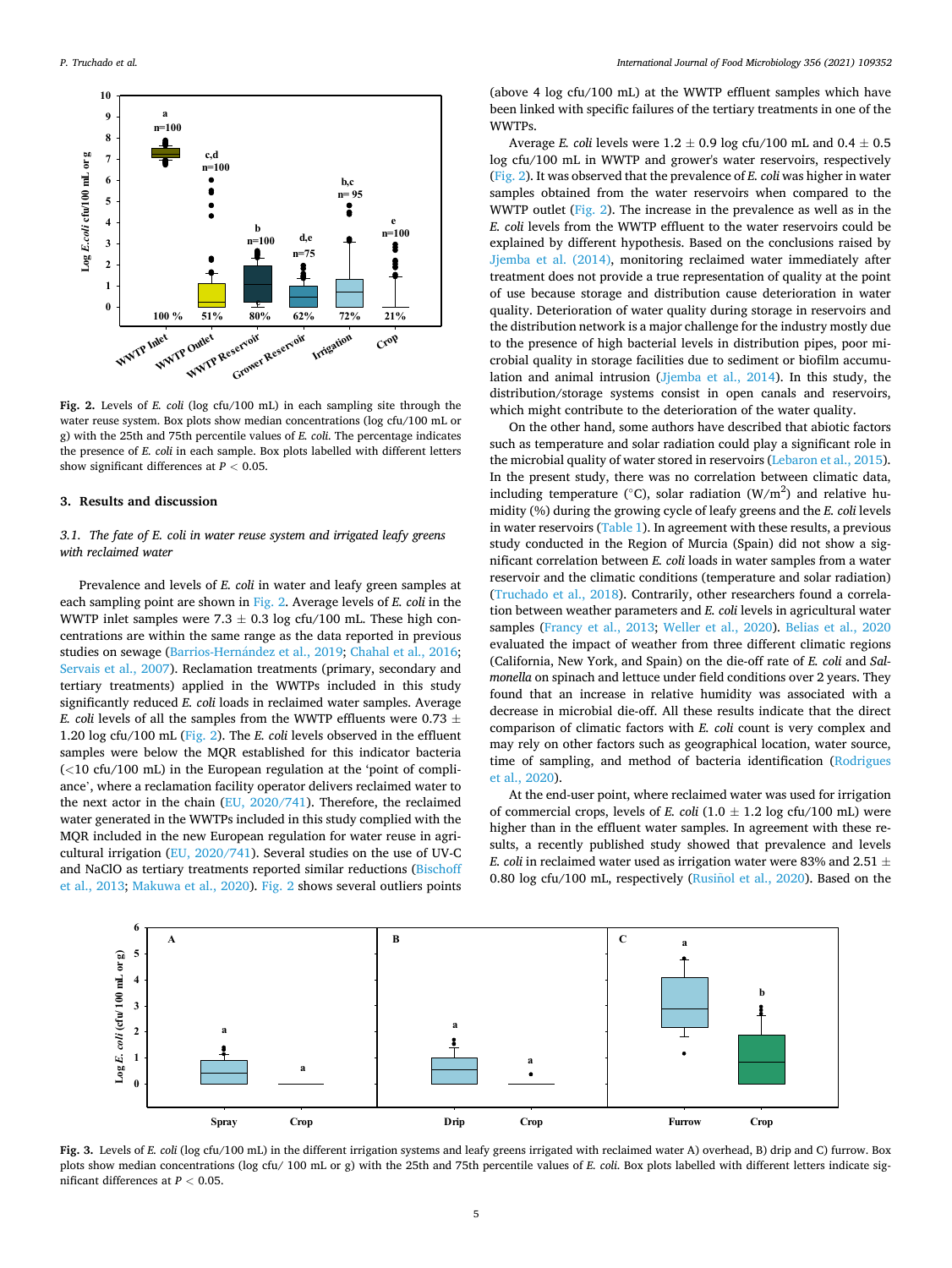#### **Table 2**

Pathogen microorganisms in each sampling site.

| Samples type     | Non-O157:H7 STEC      |                                 |            | E. coli O157:H7 |                          |            | Salmonella |                          |            |
|------------------|-----------------------|---------------------------------|------------|-----------------|--------------------------|------------|------------|--------------------------|------------|
|                  | Positive <sup>a</sup> | Confirmed                       | Prevalence | Positive        | Confirmed                | Prevalence | Positive   | Confirmed                | Prevalence |
| WWTP inlet       | 100/100               | $\hspace{0.1mm}-\hspace{0.1mm}$ | 100        | 100/100         |                          | 100        | 100/100    | $\hspace{0.05cm}$        | 100        |
| WWTP outlet      | 2/100                 | 0/2                             | 0          | 0/100           | $\overline{\phantom{a}}$ |            | 5/100      | 5/5                      |            |
| WWTP reservoir   | 1/100                 | 0/1                             | 0          | 0/100           |                          |            | 1/100      | 1/1                      |            |
| Grower reservoir | 1/75                  | 0/1                             | 0          | 0/75            | -                        |            | 0/75       | $\hspace{0.05cm}$        |            |
| Irrigation       | 14/95                 | 0/14                            | $\Omega$   | 0/95            | -                        |            | 0/95       | $\overline{\phantom{a}}$ |            |
| Crop             | 3/100                 | 0/3                             | 0          | 0/95            | -                        |            | 0/95       | -                        |            |

a Positive samples by Genedisc and selective media.<br><sup>b</sup> Positive samples by gene: *vt*1, *vt*2, and *eae*.<br><sup>c</sup> Prevalence of confirmed positive in samples (%).<br><sup>d</sup> Confirmed by MALDITOF.

Commission guidance document to address the microbiological risks in fresh fruit and vegetables at primary production [\(EC, 2017/](#page-8-0)C\_163/01), the MQR for irrigation water at the end-user point, where reclaimed water is used for agricultural irrigation, should be below 2 log cfu/100 mL if irrigation water is in direct contact with the edible part of the crop and it is consumed raw. Levels of *E. coli* levels of about 2 log cfu/100 mL have been associated with a low probability of finding pathogenic microorganisms in irrigation water ([Ceuppens et al., 2015](#page-8-0)). [Truchado et al.](#page-9-0)  [\(2018\)](#page-9-0) reported that *E. coli* levels higher than 2.35 log cfu/100 mL in irrigation water were able to predictive the presence of pathogens using cultivable techniques. [Fig. 2](#page-4-0) shows several outlier points (*>*2 log cfu/ 100 mL) in the water samples taken at the irrigation point. These outline points have been linked to a specific cross-contamination event within the distribution/storage system associated to the presence of cattle close to the open canals used for the distribution of the water. This source of cross-contamination have been already highlighted as a critical point because distribution canals are open to the environment, and contamination from adjacent farms or wild animals could impact the microbiological quality of the water [\(Mogren et al., 2018](#page-8-0)). On average, leafy green samples showed very low level of *E. coli*  $(0.3 \pm 0.7 \text{ cftu/g})$ . However, if we only focused on the *E. coli* levels of those samples with counts above the LOQ (0.7 log cfu/g), which represent 21% of the total samples, *E. coli levels were*  $1.4 \pm 0.8$  log cfu/g. The observed levels were within the microbiological limits establish for the European legislation for ready-to-eat fruits and vegetables ([EC, 2073/2005\)](#page-8-0). Similar levels of *E. coli* were detected by [Tombini-Decol et al. \(2019\)](#page-8-0) in baby lettuce after irrigation with reclaimed water treated with ClO<sub>2</sub>.

The evaluated water reuse systems included three different irrigation systems. The data obtained in the irrigated crop when different irrigation systems were used showed that when high levels of *E. coli* are present in the irrigation water, the use of an irrigation system that allows the contact between the water and the edible part of the crop increases the risk of contamination. This has been the case of the furrow irrigation system ([Fig. 3](#page-4-0)). Previous studies have already demonstrated that furrow irrigation increases the likelihood of direct contact between water contaminated with pathogens and the edible parts of crops ([Balkhair,](#page-8-0)  [2016; Song et al., 2006\)](#page-8-0).

The results obtained showed that the reclaimed water generated in the water reuse systems included in this study represents a good alternative source for irrigation. Despite the potential cross-contamination of the reclaimed water during distribution and storage, the levels of *E. coli*  in the reclaimed water, irrigation water and the leafy greens were within the MQR. Therefore, efforts should be focused on i) the effectiveness of the reclamation treatments and ii) the whole water reuse system, including the storage, distribution, and endpoint practices.

The prevalence of enteric foodborne pathogens in water and leafy green samples are shown in Table 2. All water samples from the WWTP inlet were positive for pathogenic bacteria, including STEC, *E. coli* O157: H7, and *Salmonella*. These results were confirmed by selective media and subsequent latex agglutination tests (where applicable). In the rest of the water samples (WWTP effluents, water from reservoir and irrigation



**Fig. 4.** Reduction of *E. coli* levels after UV-C and chlorine disinfection treatments. The 0 log (N/N0) indicates no reduction of *E. coli* in water. Box plots show median with the 25th and 75th percentile values of reduction. Box plots labelled with different letters indicate significant differences among treatments at  $P < 0.05$ .

water) as well as in the leafy greens, results confirmed by conventional PCR, STEC and *E. coli* O157:H7 were not found present in any reclaimed water samples or leafy greens. The prevalence of *Salmonella* was 5% (5/ 100) in the reclaimed water and only in 1% (1/100) of samples taken from the water reservoirs. Recently, [Sharma et al. \(2020\)](#page-8-0) also observed a lower prevalence of *Salmonella* recovered from reclaimed water than in other irrigation sources such as pond or river.

In the case of STEC, water and leafy green samples positive after the GeneDisc tests and selective media were not confirmed by conventional PCR when the gene *vt1, vt2* and *eae* were analyzed. One possible reason could be the spontaneous loss of *vtx* genes from the isolate after the first sub-cultivation step [\(Joris et al., 2011\)](#page-8-0). This fact is a limitation of the present study. To avoid false-negative results, more colonies were needed to be isolated and analyzed for the presence of *vtx* genes.

# *3.2. Efficacy of the tertiary treatment*

UV-C light and chlorination are widely used and well-characterized disinfection processes in WWTP. In the present study, the efficacy of these tertiary treatments were compared. For that purpose, in each WWTP between 2017 and 2019, *E. coli* reductions between the WWTP influent, as the initial point, and the WWTP effluent (reclaimed water) as the final point were calculated. Results showed that UV-C and chlorine disinfection treatments significantly reduced the levels of *E. coli* in reclaimed water (Fig. 4). However, *E. coli* inactivation was slightly different between UV-C and chlorine, achieving 6.6 and 7.5 log/100 reductions, respectively. Several studies have already demonstrated that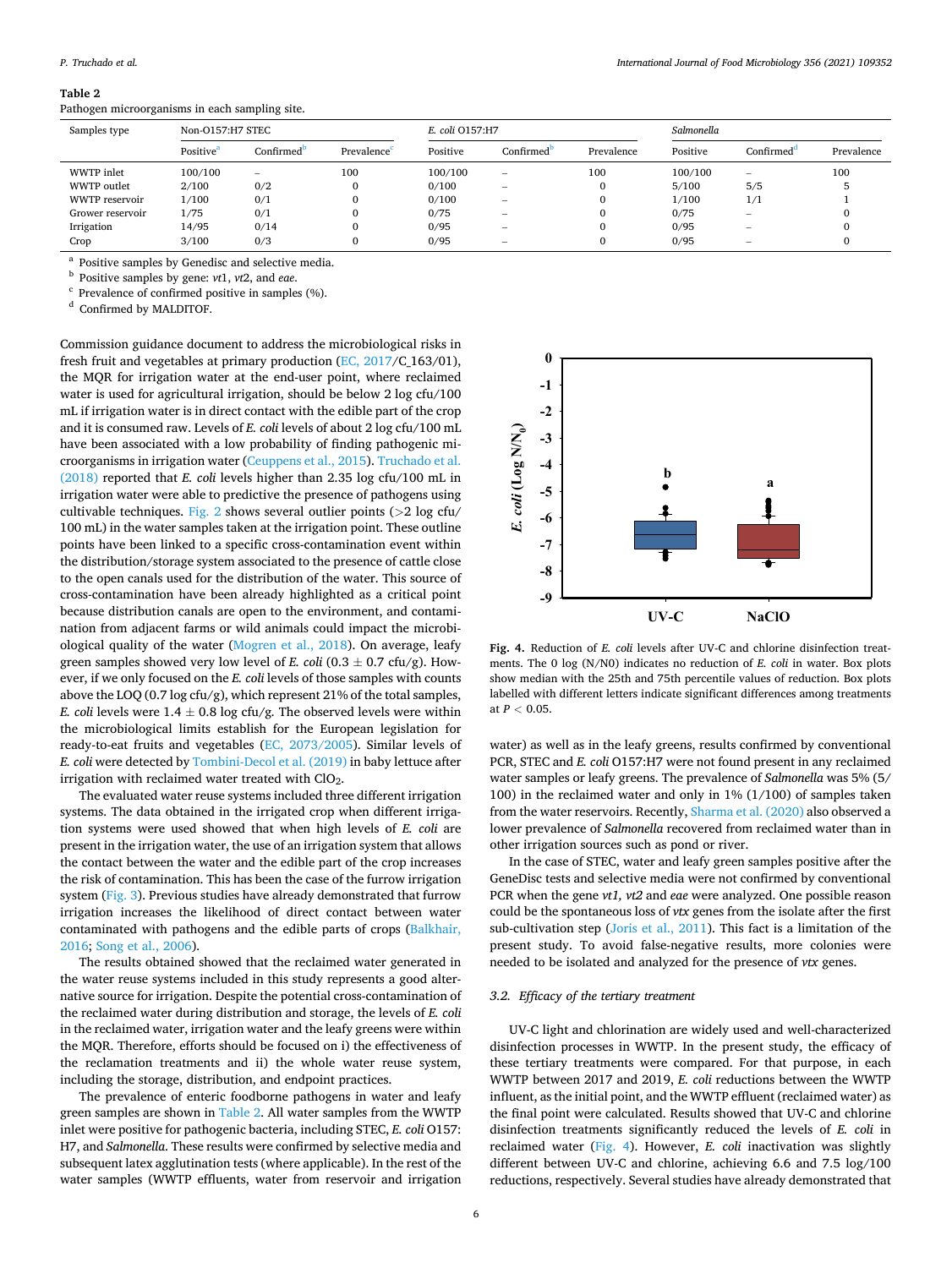<span id="page-6-0"></span>

**Fig. 5.** Levels of *C. perfringens* spores (log cfu/100 mL) in each sampling site of the water reuse system Boxplots show median concentrations (log cfu/100 mL or g) with the 25th and 75th percentile values of *C. perfringens* spores. Percentage indicates the presence of *C. perfringens* spores in each sample. Box plots labelled with different letters indicate significant differences at *P <* 0.05.

both disinfection treatments are efficient in reducing the levels of *E. coli*  in the effluent water ([Bischoff et al., 2013](#page-8-0); [Collivignarelli et al., 2018](#page-8-0); [Owoseni et al., 2017](#page-8-0)). UV-C light seems to be less effective for *E. coli*  than chlorine in agreement with our results ([Collivignarelli et al., 2018](#page-8-0)). However, there should be taking into account that the efficacy of disinfection treatments depends on the doses applied and the physicochemical characteristics of the wastewater (e.g. turbidity, total suspended solids, particle size, and chemical and biochemical oxygen demands) ([Hassaballah et al., 2020; Mezzanotte et al., 2007\)](#page-8-0). In general, the inactivation values obtained in this study demonstrated that both tertiary treatments reduced *E. coli* levels ≥5 log cfu/100 mL as stipulated in the validation of the MQR included in the new European regulation ([EU, 2020/741\)](#page-8-0).

# *3.3. Fate of C. perfringens spores in water reuse system*

*C. perfringens* spores are commonly used as an indicator microorganism for parasites because of their similar size and also because they are widely distributed in sewage [\(Stelma Jr, 2018](#page-8-0)). However, as *C. perfringens* spores are more resistant to commonly use tertiary treatments (e.g. chlorine and UV-C light), more intense treatments are needed to reduce their levels compared with the ones on parasites ([Momba et al., 2019\)](#page-8-0). The new regulation indicates the use *C. perfringens*  spores as an indicator for protozoa in water reclamation (EU 2020/ 7041). Results showed that all water samples obtained at the inlet of the WWTP were positive for the presence of spores showing average levels of about 5 log cfu/100 mL (Fig. 5). Several studies have reported similar *C. perfringens* spores' values in WWTP influent samples ([Nasser et al.,](#page-8-0)  [2017; Thwaites et al., 2018](#page-8-0)). After tertiary treatments, average levels of *C. perfringens spores* detected were  $0.26 \pm 0.4$  log cfu/100 mL, and only 35% (14/40) of the samples were detected above of the detection limit (0 log cfu/100 mL) for this indicator microorganisms. Previous studies have also demonstrated similar levels of *C. perfringens spores* in water upon disinfection ([Gomila et al., 2008](#page-8-0); [Park et al., 2016](#page-8-0); [Rubiano et al.,](#page-8-0)  [2012\)](#page-8-0). Remarkably, the presence and levels of *C. perfringens* spores significantly increased in those samples taken from the water reservoirs and the endpoint of use (Fig. 5). As mentioned for other pathogenic bacteria, this fact may be due to potential cross-contamination due to the presence of animals or soil runoff [\(Harris et al., 2018](#page-8-0)).



**Fig. 6.** Reduction of *C. perfringens* spores after UV-C and chlorine disinfection treatments. The 0 log (N/N0) indicates no reduction of *C. perfringens* spores in water. Box plots show median with the 25th and 75th percentile values of reduction. Box plots labelled with different upper case letters indicate significant differences between treatments at *P <* 0.05. Lower case letters indicate significant differences between *C. perfringens* spores at *P <* 0.05 for the same treatment.

| Table 3                                                              |  |
|----------------------------------------------------------------------|--|
| Model parameters of the logistic regression model for each pathogen. |  |

| Pathogenic microorganism | Intercept         | Slope $(1/\log c$ fu/100 mL) |  |  |
|--------------------------|-------------------|------------------------------|--|--|
| Non-O157:H7 STEC         | $-13.63 \pm 2.78$ | $2.56 + 0.48$                |  |  |
| E. coli O157:H7          | $-23.39 + 5.51$   | $3.98 + 0.86$                |  |  |
| Salmonella               | $-6.05 + 0.58$    | $1.27 + 0.12$                |  |  |

The MQR included in the current European regulation indicates that at least a minimal reduction of 4 log/100 mL is needed to validate a reclamation technology to produce class A water (CE, 2020). To validate the efficacy of the reclamation treatments applied in the WWTPs included in the present study, the use of UV-C and chlorine as tertiary treatments were compared. Both tertiary treatments reduced the levels of *C. perfringens* spores within the limits established in the current regulation (CE, 2020) (Fig. 6). However, chlorine treatment was more effective in reducing *C. perfringens* spores that UV-C light. In agreement with our results, [Nasser et al. \(2006\)](#page-8-0) reported that *C. perfringens* spores were more sensitive to chlorine than to UV-C irradiation. However, [Nasser et al. \(2017\)](#page-8-0) did not find significant differences in the levels of *C. perfringens* spores after disinfection of reclaimed water by UV-C (3.6 log) or chlorine (3.3 log). As previously indicated for *E. coli,* the obtained reductions for the levels of *C. perfringens* spores depend on several factors such as the physicochemical quality of the wastewater, the applied dose, and also the sensitivity of the target microorganism to the treatment.

# *3.4. Logistic regression*

Out of 570 observations, the presence/absence test for pathogenic STEC was positive in 100 samples (18%) for *E. coli* O157:H7 and 106 (19%) for *Salmonella*. Table 3 provides the model parameters of the logistic regression model fitted for each microorganism. The model

#### **Table 4**

Confusion matrices of the logistic regression models for each pathogen.

| Pathogenic microorganism | False positives | False negatives |  |  |
|--------------------------|-----------------|-----------------|--|--|
| Non-O157:H7 STEC         | $3(0.5\%)$      | $2(0.4\%)$      |  |  |
| E. coli O157:H7          | $1(0.2\%)$      | $0(0\%)$        |  |  |
| Salmonella               | 6(1%)           | 6(1%)           |  |  |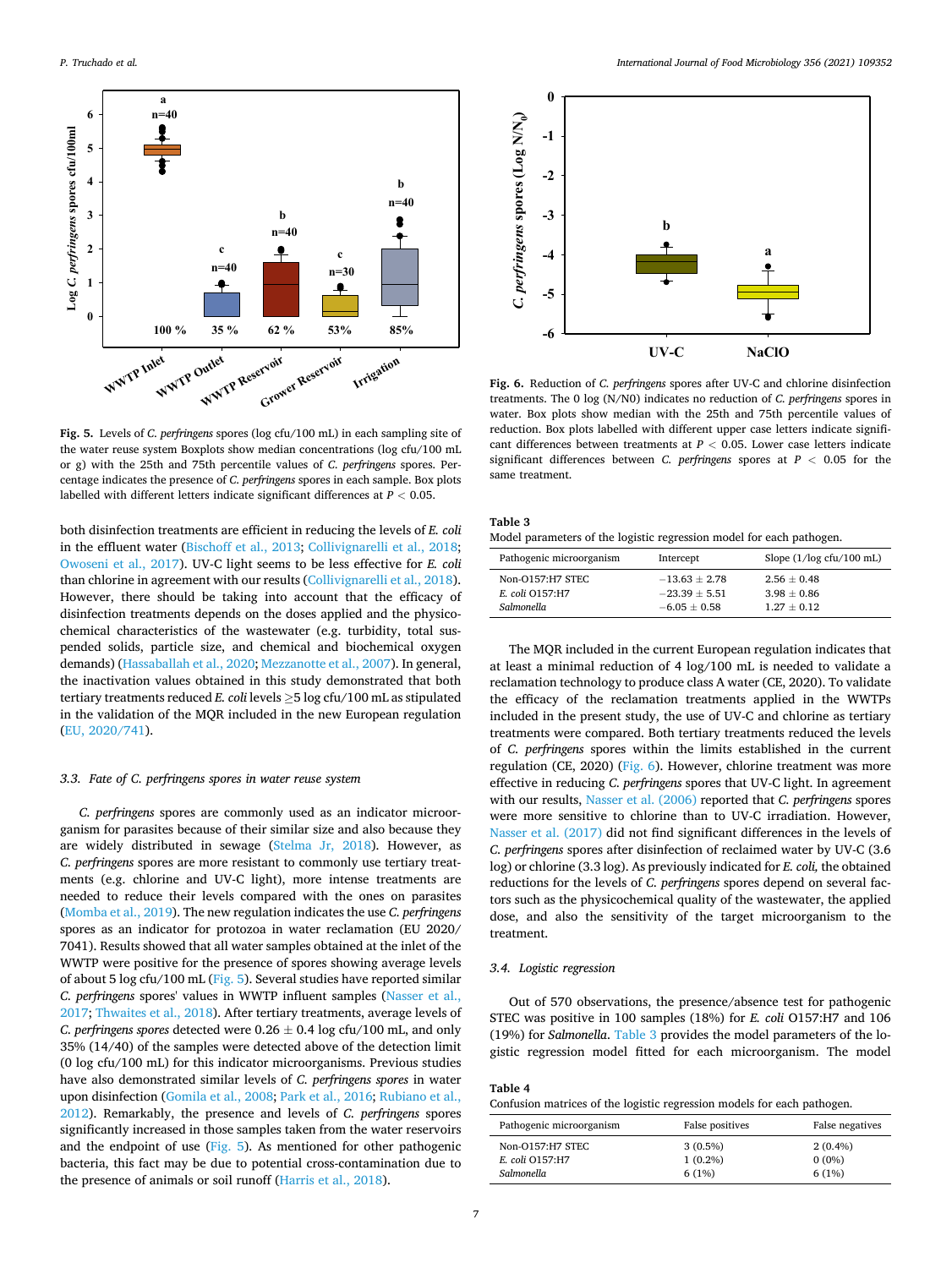<span id="page-7-0"></span>

**Fig. 7.** Correlation between pathogenic bacteria and *E. coli* in all the samples  $(n = 570)$ .

predictions had a good agreement with the data, as shown by the low number of false-positives and false-negatives [\(Table 4](#page-6-0)). Even in the model with the poorest accuracy (the one for *Salmonella*) the proportion of false-positives and false-negatives was lower than the 1%. Hence, we conclude the concentration of *E. coli* is a good predictor of the presence of the pathogenic species studied in our samples based on the logistic regression model.

Fig. 7 shows the predicted probability of having a positive result in the presence/absence test for each microorganism as a function of the concentration of *E. coli*. These curves can be used as basis to define a threshold concentration of *E. coli* as a predictor of the presence of a pathogenic microorganism in the sample. Using a probability of 0.5 (usually used in logistic regression), results in a threshold of 5.3 log cfu/ 100 mL of *E. coli* for the presence of STEC, 5.8 log cfu/100 mL for the presence of pathogenic *E. coli* and 4.8 log cfu/100 mL for the presence of *Salmonella*. These threshold values are higher than those previously described for irrigation water and fresh products following a similar approach [\(Truchado et al., 2018](#page-9-0)). This could be attributed to the fact that our data is divided in two large clusters: samples with a very high concentration of *E. coli* and samples with very low concentration. This property of the data makes it hard to estimate a threshold concentration of the indicator microorganism, and is common in data that was not generated in a laboratory but was obtained in actual processing conditions. Nevertheless, it must be highlighted that the goal of this model is to predict the presence of pathogenic microorganisms in the water samples of the water reuse systems studied. It is true that there is still uncertainty regarding the concentration of *E. coli* that can be used as a generic threshold in water samples. However, none of the samples analyzed had a concentration close to that threshold. Therefore, this source of uncertainty is not relevant for our case study, as illustrated by the high predictive power of our model [\(Table 4\)](#page-6-0).

## **4. Conclusions**

Three water reuse system from an intensive production area of Spain have been monitored to determine their compliance with the current European legislation. The microbiological quality of the reclaimed water generated in the WWTPs included in the current study complied with the MQR (*<*10 cfu/100 mL) at the "point of compliance", where the WWTPs delivers the reclaimed water to the next actor in the chain ([EU, 2020/](#page-8-0)  [741](#page-8-0)). On the other hand, the microbiological quality of the water at the end-user point, where the water is used for irrigation, was also within the thresholds established in the Commission guidance document to address the microbiological risks in fresh fruit and vegetables at primary production [\(EC, 2017](#page-8-0)/C\_163/01). The distribution/storage systems included in the water reuse system affect the microbiological quality of the water. A punctual cross-contamination of reclaimed water was observed during the distribution system, which increase the levels of *E. coli* (*>*4 log cfu/100 mL). It is remarkable that pathogenic bacteria were only detected in 1.3% of the samples (6/470). On the other hand, the reductions of *E. coli* and *C. perfringens* spores in chlorinated treated effluents were higher than those treated with UV-C light treatment. This study shows that the current technologies implemented in the WWTPs produced reclaimed water within the MQR established. Regarding the potential correlation between *E. coli* and pathogenic bacteria, results indicate a good correlation between *E. coli* concentrations and pathogenic bacteria found in samples, indicating that *E. coli* can be used as an indicator for the presence of pathogenic bacteria.

Supplementary data to this article can be found online at [https://doi.](https://doi.org/10.1016/j.ijfoodmicro.2021.109352)  [org/10.1016/j.ijfoodmicro.2021.109352.](https://doi.org/10.1016/j.ijfoodmicro.2021.109352)

# **Declaration of competing interest**

The authors declare that they have no known competing financial interests or personal relationships that could have appealed to influence the work reported in this paper.

## **Acknowledgements**

The authors are thankful for the financial support from ESAMUR (Project 20180705), Center for Produce Safety, Ministerio de Ciencia e Innovación (Project PID2019-104931RB-I00) and CSIC (Intramural 201670E056). Support provided by the Fundación Séneca (19900/ GERM/15) was also appreciated. P. Truchado is holding a Ramón y Cajal contract from the Ministerio de Ciencia e Innovación. The technical assistance of Macarena Moreno, Jenifer Cascales, Silvia Andújar and Natalia Hernández was very much appreciated.

# **References**

Alcalde-Sanz, L., Gawlik, B.M., 2017. Minimum quality requirements for water reuse in agricultural irrigation and aquifer recharge — towards a water reuse regulatory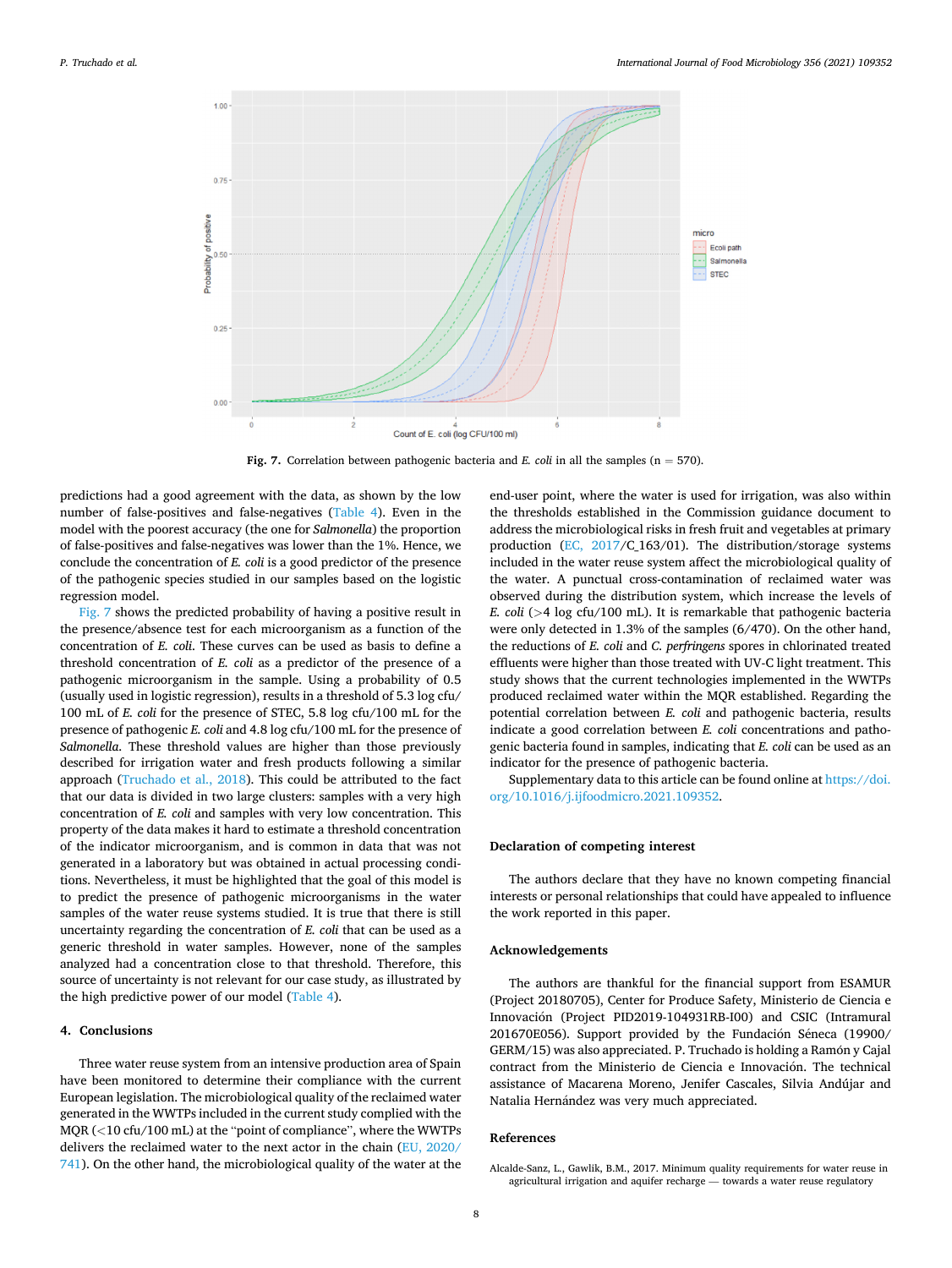#### <span id="page-8-0"></span>*P. Truchado et al.*

instrument at EU level. In: EUR 28962 EN. Publications Office of the European Union, Luxembourg. <https://doi.org/10.2760/887727>. PUBSY No. 109291.

- [Balkhair, K.S., 2016. Microbial contamination of vegetable crop and soil profile in arid](http://refhub.elsevier.com/S0168-1605(21)00311-1/rf0010) [regions under controlled application of domestic wastewater. Saudi J. Biol. Sci. 23,](http://refhub.elsevier.com/S0168-1605(21)00311-1/rf0010)  S83–[S92.](http://refhub.elsevier.com/S0168-1605(21)00311-1/rf0010)
- Barrios-Hernández, M.L., Pronk, M., Garcia, H., Boersma, A., Brdjanovic, D., van [Loosdrecht, M.C.M., Hooijmans, C.M., 2019. Removal of bacterial and viral indicator](http://refhub.elsevier.com/S0168-1605(21)00311-1/rf0015)  [organisms in full-scale aerobic granular sludge and conventional activated sludge](http://refhub.elsevier.com/S0168-1605(21)00311-1/rf0015)  [systems. Water Res. 6, 100040](http://refhub.elsevier.com/S0168-1605(21)00311-1/rf0015).
- [Belias, A.M., Sbodio, A., Truchado, P., Weller, D., Pinzon, J., Skots, M., Allende, A.,](http://refhub.elsevier.com/S0168-1605(21)00311-1/rf0020)  [Munther, D., Suslow, T., Wiedmann, M., Ivanek, R., 2020. Effect of weather on the](http://refhub.elsevier.com/S0168-1605(21)00311-1/rf0020)  die-off of *Escherichia coli* and attenuated *[Salmonella enterica](http://refhub.elsevier.com/S0168-1605(21)00311-1/rf0020)* serovar *Typhimurium* on [preharvest leafy greens following irrigation with contaminated water. Appl. Environ.](http://refhub.elsevier.com/S0168-1605(21)00311-1/rf0020)  [Microbiol. 86 \(17\), e00899](http://refhub.elsevier.com/S0168-1605(21)00311-1/rf0020).
- [Bischoff, J., Fan, H., Cornel, P., Wagner, M., Ma, L.M., 2013. Disinfection of treated](http://refhub.elsevier.com/S0168-1605(21)00311-1/rf0025) [wastewater as an essential purification step for safe urban reuse: a comparative pilot](http://refhub.elsevier.com/S0168-1605(21)00311-1/rf0025)  study of UV- and ClO<sub>2</sub>-disinfection systems for urban reuse applications in China. [J. Water Reuse Desal. 3, 325](http://refhub.elsevier.com/S0168-1605(21)00311-1/rf0025)–335.
- [Blanco, J.E., Blanco, M., Alonso, M.P., Mora, A., Dahbi, G., Coira, M.A., Blanco, J., 2004.](http://refhub.elsevier.com/S0168-1605(21)00311-1/rf0030)  [Serotypes, virulence genes, and intimin types of Shiga toxin \(verotoxin\)-producing](http://refhub.elsevier.com/S0168-1605(21)00311-1/rf0030) *Escherichia coli* [isolates from human patients: prevalence in Lugo, Spain, from 1992](http://refhub.elsevier.com/S0168-1605(21)00311-1/rf0030)  [through 1999. J. Clin. Microbiol. 42, 311](http://refhub.elsevier.com/S0168-1605(21)00311-1/rf0030)–319.
- [Blanco, M., Blanco, J.E., Mora, A., Rey, J., Alonso, J.M., Hermoso, M., Hermoso, J.,](http://refhub.elsevier.com/S0168-1605(21)00311-1/rf0035)  Alonso, M.P., Dahbi, G., González, E.A., Bernárdez, M.I., Blanco, J., 2003. Serotypes, [virulence genes, and intimin types of Shiga toxin \(verotoxin\)-producing](http://refhub.elsevier.com/S0168-1605(21)00311-1/rf0035) *Escherichia coli [isolates from healthy sheep in Spain. J. Clin. Microbiol. 41, 1351](http://refhub.elsevier.com/S0168-1605(21)00311-1/rf0035)-1356.*
- [Carpenter, B., Gelman, A., Hoffman, M.D., Lee, D., Goodrich, B., Betancourt, M.,](http://refhub.elsevier.com/S0168-1605(21)00311-1/rf0040)  [Brubaker, M., Guo, J., Li, P., Riddell, A., 2017. Stan: a probabilistic programming](http://refhub.elsevier.com/S0168-1605(21)00311-1/rf0040) [language. J. Stat. Softw. 76, 1](http://refhub.elsevier.com/S0168-1605(21)00311-1/rf0040)–32.
- [Ceuppens, S., Johannessen, G.S., Allende, A., Tondo, E.C., El-Tahan, F., Sampers, I.,](http://refhub.elsevier.com/S0168-1605(21)00311-1/rf0045)  [Jacxsens, L., Uyttendaele, M., 2015. Risk factors for](http://refhub.elsevier.com/S0168-1605(21)00311-1/rf0045) *Salmonella*, Shiga toxinproducing *Escherichia coli* and *Campylobacter* [occurrence in primary production of](http://refhub.elsevier.com/S0168-1605(21)00311-1/rf0045) [leafy greens and strawberries. Int. J. Environ. Res. Public Health 12, 9809](http://refhub.elsevier.com/S0168-1605(21)00311-1/rf0045)–9831.
- [Chahal, C., van den Akker, B., Young, F., Franco, C., Blackbeard, J., Monis, P., 2016.](http://refhub.elsevier.com/S0168-1605(21)00311-1/rf0050) [Pathogen and particle associations in wastewater: significance and implications for](http://refhub.elsevier.com/S0168-1605(21)00311-1/rf0050) [treatment and disinfection processes. Adv. Appl. Microbiol. 97, 63](http://refhub.elsevier.com/S0168-1605(21)00311-1/rf0050)–119.
- Collivignarelli, M.C., Abbà, A., Benigna, I., Sorlini, S., Torretta, V., 2018. Overview of the [main disinfection processes for wastewater and drinking water treatment plants.](http://refhub.elsevier.com/S0168-1605(21)00311-1/rf0055) [Sustainability. 10, 86](http://refhub.elsevier.com/S0168-1605(21)00311-1/rf0055).
- Drewes, J.E., Hübner, U., Zhiteneva, V., Karakurt, S., 2017. Characterization of unplanned water reuse in the EU. [https://ec.europa.eu/environment/water/pdf/Rep](https://ec.europa.eu/environment/water/pdf/Report)  [ort.](https://ec.europa.eu/environment/water/pdf/Report)
- EC, 2017. European Commission Notice No. 2017/C 163/01. Guidance document on addressing microbiological risks in fresh fruit and vegetables at primary production through good hygiene. (available at <https://eur-lex>. europa.eu/legal-content/EN/ TXT/?uri=CELEX%3A52017XC0523%2803%29).
- [EFSA Panel on Biological Hazards \(BIOHAZ\), 2014. Scientific opinion on the riskposed](http://refhub.elsevier.com/S0168-1605(21)00311-1/rf0070)  [by pathogens in food of non-animal origin. Part 2 \(](http://refhub.elsevier.com/S0168-1605(21)00311-1/rf0070)*Salmonell*a and Norovirus in leafy eens eaten raw as salads). EFSA J. 2 (3), 3600.
- EU, 2018. The European Committee of the Regions, Commission for the Environment, Climate Change and Energy (CoR-ENVE). Water reuse — legislative framework in EU regions. 2018. Available at: [https://cor.europa.eu/en/engage/studies/Docume](https://cor.europa.eu/en/engage/studies/Documents/Water-reuse.pdf) [nts/Water-reuse.pdf.](https://cor.europa.eu/en/engage/studies/Documents/Water-reuse.pdf)
- [EU, 2020. Regulation \(EU\) No 2020/741 of the European Parliament and of the Council](http://refhub.elsevier.com/S0168-1605(21)00311-1/rf0080)  [of May 25 2020 on minimum requirements for water reuse. Off. J. Eur. Union L 177](http://refhub.elsevier.com/S0168-1605(21)00311-1/rf0080)  (63), 32–[55. /741.](http://refhub.elsevier.com/S0168-1605(21)00311-1/rf0080)
- [European Commission \(EC\) 2073/, 2005. Commission Regulation \(EC\) No 2073/2005 of](http://refhub.elsevier.com/S0168-1605(21)00311-1/rf0085)  [15 November 2005 on microbiological criteria for foodstuffs. OJ L 338, 1](http://refhub.elsevier.com/S0168-1605(21)00311-1/rf0085)–26, [22.12.2005.](http://refhub.elsevier.com/S0168-1605(21)00311-1/rf0085)
- FAOstat, . FAOstat. [http://www.fao.org/faostat/es/#home,](http://www.fao.org/faostat/es/#home) 2019 (2019).
- [Francy, D.S., Stelzer, E.A., Duris, J.W., Brady, A.M., Harrison, J.H., Johnson, H.E.,](http://refhub.elsevier.com/S0168-1605(21)00311-1/rf0095)  [Ware, M.W., 2013. Predictive models for](http://refhub.elsevier.com/S0168-1605(21)00311-1/rf0095) *Escherichia coli* concentrations at inland [lake beaches and relationship of model variables to pathogen detection. Appl.](http://refhub.elsevier.com/S0168-1605(21)00311-1/rf0095) [Environ. Microbiol. 79, 1676](http://refhub.elsevier.com/S0168-1605(21)00311-1/rf0095)–1688.
- [Freiwald, A., Sauer, S., 2009. Phylogenetic classification and identification of bacteria by](http://refhub.elsevier.com/S0168-1605(21)00311-1/rf0100)  [mass spectrometry. Nat. Protoc. 4, 732](http://refhub.elsevier.com/S0168-1605(21)00311-1/rf0100)–742.
- [Gomila, M., Solis, J.J., David, Z., Ramon, C., Lalucat, J., 2008. Comparative reductions of](http://refhub.elsevier.com/S0168-1605(21)00311-1/rf0110)  [bacterial indicators, bacteriophage-infecting enteric bacteria and enteroviruses in](http://refhub.elsevier.com/S0168-1605(21)00311-1/rf0110) [wastewater tertiary treatments by lagooning and UV-radiation. Water Sci. Technol.](http://refhub.elsevier.com/S0168-1605(21)00311-1/rf0110)  [58, 2223](http://refhub.elsevier.com/S0168-1605(21)00311-1/rf0110)–2233.
- [Harris, C.S., Tertuliano, M., Rajeev, S., Vellidis, G., Levy, K., 2018. Impact of storm runoff](http://refhub.elsevier.com/S0168-1605(21)00311-1/rf0115)  on *Salmonella* and *Escherichia coli* [prevalence in irrigation ponds of fresh produce](http://refhub.elsevier.com/S0168-1605(21)00311-1/rf0115) [farms in southern Georgia. J. Appl. Microbiol. 124, 910](http://refhub.elsevier.com/S0168-1605(21)00311-1/rf0115)–921.
- [Hassaballah, A.H., Bhatt, T., Nyitrai, J., Dai, N., Sassoubre, L., 2020. Inactivation of](http://refhub.elsevier.com/S0168-1605(21)00311-1/rf0120) *E. coli*, *Enterococcus* [spp., somatic coliphage, and](http://refhub.elsevier.com/S0168-1605(21)00311-1/rf0120) *Cryptosporidium parvum* in astewater by peracetic acid (PAA), sodium hypochlorite, and combined PAA[ultraviolet disinfection. Environ Sci. Wat. Res. Tec. 6, 197](http://refhub.elsevier.com/S0168-1605(21)00311-1/rf0120)–209.
- [Jjemba, P.K., Johnson, W., Bukhari, Z., LeChevallier, M.W., 2014. Review of the leading](http://refhub.elsevier.com/S0168-1605(21)00311-1/rf0125)  [challenges in maintaining reclaimed water quality during storage and distribution.](http://refhub.elsevier.com/S0168-1605(21)00311-1/rf0125)  [J. Water Reuse, Desal. 4 \(4\), 209](http://refhub.elsevier.com/S0168-1605(21)00311-1/rf0125).
- [Joris, M.A., Verstraete, K., De Reu, K., De Zutter, L., 2011. Loss of vtx genes after the first](http://refhub.elsevier.com/S0168-1605(21)00311-1/rf0130)  [subcultivation step of verocytotoxigenic](http://refhub.elsevier.com/S0168-1605(21)00311-1/rf0130) *Escherichia coli* O157 and non-O157 during [isolation from naturally contaminated recal samples. Toxins 3, 672](http://refhub.elsevier.com/S0168-1605(21)00311-1/rf0130)–677.
- Lebaron, P., Cournoyer, B., Lemarchand, K., Nazaret, S., Servais, P., 2015. Environmental and human pathogenic microorganisms. In: Bertrand, J.C., Caumette, P., Lebaron, P., Matheron, R., Normand, P., Sime-Ngando, T. (Eds.), Environmental Microbiology:

Fundamentals and Applications. Springer, Dordrecht. [https://doi.org/10.1007/978-](https://doi.org/10.1007/978-94-017-9118-2_15)  [94-017-9118-2\\_15.](https://doi.org/10.1007/978-94-017-9118-2_15)

- [Makuwa, S., Tlou, M., Fosso-Kankeu, E., Green, E., 2020. Evaluation of fecal coliform](http://refhub.elsevier.com/S0168-1605(21)00311-1/rf0140) prevalence and physicochemical indicators in the effluent from a wastewate [treatment plant in the north-west province, South Africa. Int. J. Environ. Res. Public](http://refhub.elsevier.com/S0168-1605(21)00311-1/rf0140)  [Health 17, 6381.](http://refhub.elsevier.com/S0168-1605(21)00311-1/rf0140)
- [Mezzanotte, V., Antonelli, M., Citterio, S., Nurizzo, C., 2007. Wastewater disinfection](http://refhub.elsevier.com/S0168-1605(21)00311-1/rf0145) [alternatives: chlorine, ozone, peracetic acid, and UV light. Water Environ. Res. 79,](http://refhub.elsevier.com/S0168-1605(21)00311-1/rf0145)  [2373](http://refhub.elsevier.com/S0168-1605(21)00311-1/rf0145)–2379.
- Mogren, L., Windstam, S., Boqvist, S., Vågsholm, I., Söderqvist, K., Rosberg, A.K., Lind´[en, J., Mulaosmanovic, E., Karlsson, M., Uhlig, E., Håkansson, Å., Alsanius, B.,](http://refhub.elsevier.com/S0168-1605(21)00311-1/rf0150) 2018. The hurdle approach—[a holistic concept for controlling food safety risks](http://refhub.elsevier.com/S0168-1605(21)00311-1/rf0150) [associated with pathogenic bacterial contamination of leafy green vegetables. A](http://refhub.elsevier.com/S0168-1605(21)00311-1/rf0150) [review. Front. Microbiol. 9, 1965.](http://refhub.elsevier.com/S0168-1605(21)00311-1/rf0150)
- Momba, M., Edbon, J., Kamika, I., Verbyla, M., 2019. Using indicators to assess microbial treatment and disinfection efficacy. In: Rose, J.B., Jiménez-Cisneros, B. (Eds.), Global Water Pathogen Project.<http://www.waterpathogens.org>(A. Farnleitner, and A. Blanch (eds) Part 2 Indicators and Microbial Source Tracking Markers).
- [Nasser, A.M., Paulman, H., Sela, O., Ktaitzer, T., Cikurel, H., Zuckerman, I., Meir, A.,](http://refhub.elsevier.com/S0168-1605(21)00311-1/rf0165)  [Aharoni, A., Adin, A., 2006. UV disinfection of wastewater effluents for unrestricted](http://refhub.elsevier.com/S0168-1605(21)00311-1/rf0165)  [irrigation. Water Sci. Technol. 54, 83](http://refhub.elsevier.com/S0168-1605(21)00311-1/rf0165)–88.
- [Nasser, A.M., Benisti, N.L., Ofer, N., Hovers, S., Nitzan, Y., 2017. Comparative reduction](http://refhub.elsevier.com/S0168-1605(21)00311-1/rf0170)  of Giardia cysts, F+ [coliphages, sulphite reducing clostridia and fecal coliforms by](http://refhub.elsevier.com/S0168-1605(21)00311-1/rf0170)  [wastewater treatment processes. J. Environ. Sci. Health A, 52144](http://refhub.elsevier.com/S0168-1605(21)00311-1/rf0170)–52148.
- [Owoseni, M.C., Olaniran, A.O., Okoh, A.I., 2017. Chlorine tolerance and inactivation of](http://refhub.elsevier.com/S0168-1605(21)00311-1/rf0180)  *Escherichia coli* [recovered from wastewater treatment plants in the Eastern Cape,](http://refhub.elsevier.com/S0168-1605(21)00311-1/rf0180) [South Africa. Appl. Sci. 7, 810](http://refhub.elsevier.com/S0168-1605(21)00311-1/rf0180).
- [Park, E., Mancl, K.M., Tuovinen, O.H., Bisesi, M.S., Lee, J., 2016. Ensuring safe reuse of](http://refhub.elsevier.com/S0168-1605(21)00311-1/rf0185)  [residential wastewater: reduction of microbes and genes using peat biofilter and](http://refhub.elsevier.com/S0168-1605(21)00311-1/rf0185)  [batch chlorination in an on-site treatment system. J. Appl. Microbiol. 121,](http://refhub.elsevier.com/S0168-1605(21)00311-1/rf0185) [1777](http://refhub.elsevier.com/S0168-1605(21)00311-1/rf0185)–1788.
- R Core Team, 2020. R: A Language and Environment for Statistical Computing. R Foundation for Statistical Computing. [https://www.R-project.org/.](https://www.R-project.org/)
- [Real Decreto 1620/2007, 2007. Real Decreto 1620/2007 de 7 de diciembre, por el que se](http://refhub.elsevier.com/S0168-1605(21)00311-1/rf0195)  establece el régimen jurídico de la reutilización de las aguas depuradas. BOE, p. 294 [\(08.12.07\)](http://refhub.elsevier.com/S0168-1605(21)00311-1/rf0195).
- Rodrigues, C., da Silva, A.L.B.R., Dunn, L.L., 2020. Factors impacting the prevalence of foodborne pathogens in agricultural water sources in the Southeastern United States. Water. 12 (1), 51. [https://doi.org/10.3390/w12010051.](https://doi.org/10.3390/w12010051)
- Rubiano, M.E., Agulló-Barceló, M., Casas-Mangas, R., Jofre, J., Lucena, F., 2012. [Assessing the effects of tertiary treated wastewater reuse on a Mediterranean river](http://refhub.elsevier.com/S0168-1605(21)00311-1/rf0205) [\(Llobregat, NE Spain\): pathogens and indicators. Environ. Sci. Pollut. Res. Int. 19,](http://refhub.elsevier.com/S0168-1605(21)00311-1/rf0205)  [1026](http://refhub.elsevier.com/S0168-1605(21)00311-1/rf0205)–1032.
- Rusiñol, M., Hundesa, A., Cárdenas-Youngs, Y., Fernández-Bravo, A., Pérez-Cataluña, A., [Moreno-Mesonero, L., Moreno, Y., Calvo, M., Alonso, J.L., Figueras, M.J., Araujo, R.,](http://refhub.elsevier.com/S0168-1605(21)00311-1/rf0210)  [Bofill-Mas, S., Girones, R., 2020. Microbiological contamination of conventional and](http://refhub.elsevier.com/S0168-1605(21)00311-1/rf0210)  [reclaimed irrigation water: evaluation and management measures. Sci. Total](http://refhub.elsevier.com/S0168-1605(21)00311-1/rf0210)  [Environ. 710, 136298.](http://refhub.elsevier.com/S0168-1605(21)00311-1/rf0210)
- Sánchez-Cerdà, C., Salgot, M., Folch, M., 2020. Reuse of reclaimed water: what is the [direction of its evolution from a European perspective? In: Verlicchi, P. \(Ed.\),](http://refhub.elsevier.com/S0168-1605(21)00311-1/rf0215) [Advances in Chemical Pollution, Environmental Management and Protection, vol. 5.](http://refhub.elsevier.com/S0168-1605(21)00311-1/rf0215)  [Elsevier, pp. 1](http://refhub.elsevier.com/S0168-1605(21)00311-1/rf0215)–64.
- Sauer, S., Freiwald, A., Maier, T., Kube, M., Reinhardt, R., Kostrzewa, M., Geider, K., 2008. Classification and identification of bacteria by mass spectrometry and computational analysis. PLoS One 3 (7), e2843. [https://doi.org/10.1371/journal.](https://doi.org/10.1371/journal.pone.0002843) [pone.0002843](https://doi.org/10.1371/journal.pone.0002843).

[Sbodio, A., Maeda, S., Lopez-Velasco, G., Suslow, T.V., 2013. Modified Moore swab](http://refhub.elsevier.com/S0168-1605(21)00311-1/rf0225) [optimization and validation in capturing](http://refhub.elsevier.com/S0168-1605(21)00311-1/rf0225) *E. coli* O157:H7 and *Salmonella enterica* in [large volume field samples of irrigation water. Food Res. Int. 51, 654](http://refhub.elsevier.com/S0168-1605(21)00311-1/rf0225)–662.

- [Servais, P., Garcia-Armisen, T., George, I., Billen, G., 2007. Fecal bacteria in the rivers of](http://refhub.elsevier.com/S0168-1605(21)00311-1/rf0230)  [the seine drainage network: source, fate and modeling. Sci. Tot. Environ. 375,](http://refhub.elsevier.com/S0168-1605(21)00311-1/rf0230)  152–[216](http://refhub.elsevier.com/S0168-1605(21)00311-1/rf0230).
- [Sharma, M., Handy, E.T., East, C.L., Kim, S., Jiang, C., Callahan, M.T., Allard, S.M.,](http://refhub.elsevier.com/S0168-1605(21)00311-1/rf0235) [Micallef, S., Craighead, S., Anderson-Coughlin, B., Gartley, S., Vanore, A., Kniel, K.](http://refhub.elsevier.com/S0168-1605(21)00311-1/rf0235)  [E., Haymaker, J., Duncan, R., Foust, D., White, C., Taabodi, M., Hashem, F.,](http://refhub.elsevier.com/S0168-1605(21)00311-1/rf0235) [Parveen, S., May, E., Bui, A., Craddock, H., Kulkarni, P., Murray, R.T., Sapkota, A.R.,](http://refhub.elsevier.com/S0168-1605(21)00311-1/rf0235)  2020. Prevalence of *Salmonella* and *[Listeria monocytogenes](http://refhub.elsevier.com/S0168-1605(21)00311-1/rf0235)* in non-traditional [irrigation waters in the Mid-Atlantic United States is affected by water type, season,](http://refhub.elsevier.com/S0168-1605(21)00311-1/rf0235)  [and recovery method. PLoS One 15 \(3\), e0229365](http://refhub.elsevier.com/S0168-1605(21)00311-1/rf0235).
- SIAM, 2019. Sistema de Información Agraria de Murcia. In: Informes
- agrometeorológicos. [http://siam.imida.es/apex/f?p](http://siam.imida.es/apex/f?p=101:46:4204976461560039)=101:46:4204976461560039. [Song, I., Stine, S.W., Choi, C., Gerba, C.P., 2006. Comparison of crop contamination by](http://refhub.elsevier.com/S0168-1605(21)00311-1/rf0240)  [microorganisms during subsurface drip and furrow irrigation. J. Environ. Eng. 132,](http://refhub.elsevier.com/S0168-1605(21)00311-1/rf0240)  [1243](http://refhub.elsevier.com/S0168-1605(21)00311-1/rf0240)–1248.
- Stan Development Team, 2019. RStan: the R interface to Stan. [http://mc-stan.org/.](http://mc-stan.org/) [Stelma Jr., G.N., 2018. Use of bacterial spores in monitoring water quality and treatment.](http://refhub.elsevier.com/S0168-1605(21)00311-1/rf0250)  [J. Water Health 16491](http://refhub.elsevier.com/S0168-1605(21)00311-1/rf0250)–16500.
- [Thwaites, B.J., Short, M.D., Stuetz, R.M., Reeve, P.J., Alvarez-Gaitan, J.P., Dinesh, N.,](http://refhub.elsevier.com/S0168-1605(21)00311-1/rf0255) [van den Akker, B., 2018. Comparing the performance of aerobic granular sludge](http://refhub.elsevier.com/S0168-1605(21)00311-1/rf0255)  [versus conventional activated sludge for microbial log removal and effluent quality:](http://refhub.elsevier.com/S0168-1605(21)00311-1/rf0255)  [implications for water reuse. Water Res. 145, 442](http://refhub.elsevier.com/S0168-1605(21)00311-1/rf0255)–452.
- Tombini-Decol, L., López-Gálvez, F., Truchado, P., Tondo, E.C., Gil, M.I., Allende, A., [2019. Suitability of chlorine dioxide as a tertiary treatment for municipal](http://refhub.elsevier.com/S0168-1605(21)00311-1/rf0260)